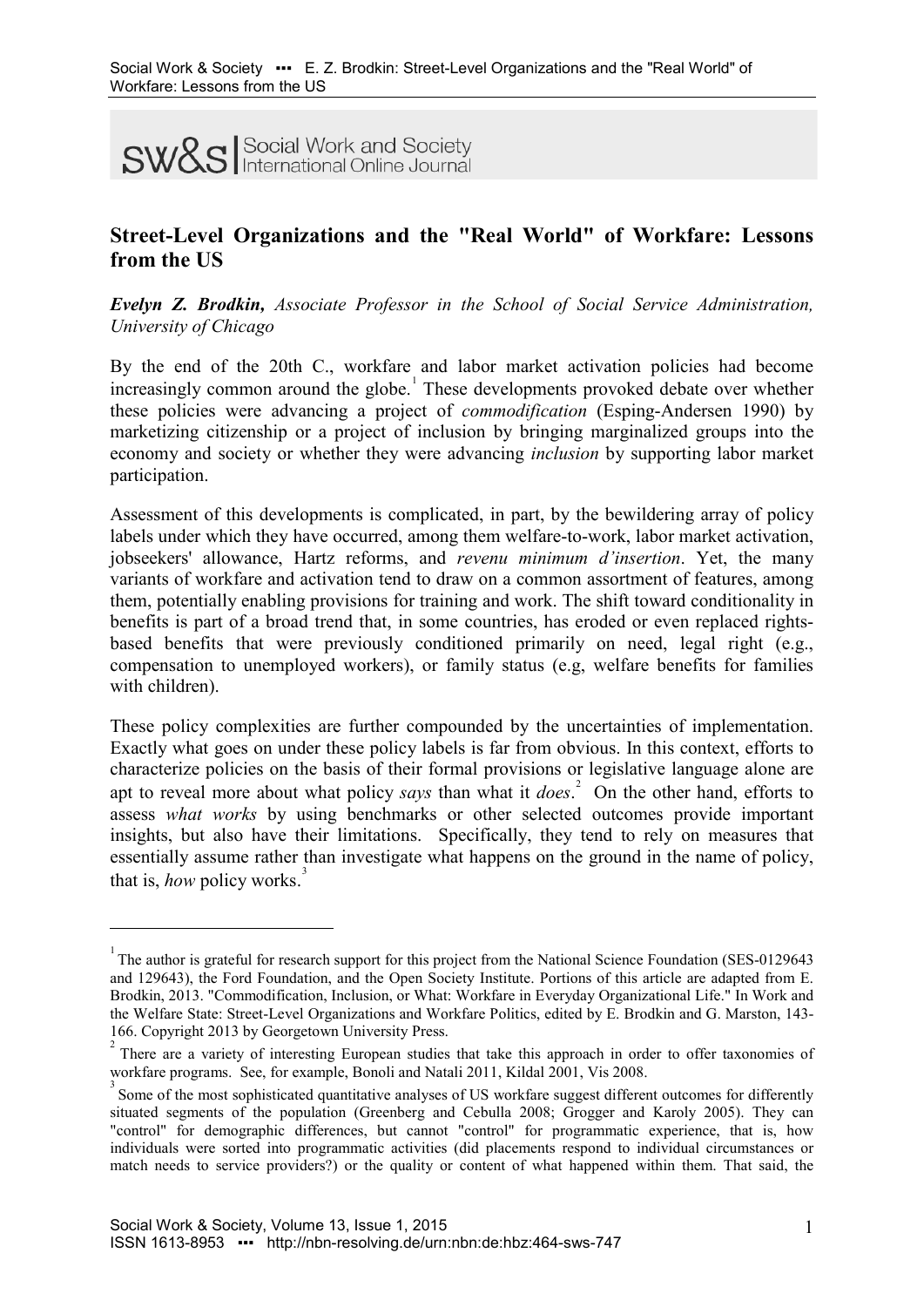As a general matter, the practices that occur under the rubric of policy are too often assumed rather than interrogated in policy studies, perhaps, in part, because street-level practices are difficult to examine, largely operating beyond the language of formal policy, metrics of administrative data, and outcomes measures. However, the significance of these practices is evident. Simply put, decades of implementation and organizational research make clear that what you see in terms of formal or written policy may not be what you get.

In this article, I make the case for a street-level approach to research, not to replace other approaches, but to address the gaps they leave between analysis of formal policy provisions and measurable outcomes. These gaps may be regarded as the *missing middle* of policy analysis. A Street-level approach provides a strategy for directly interrogating how policy works in practice rather than imputing meaning to formal law, administrative categories, or policy rhetoric. This approach extends beyond the boundaries of conventional implementation analysis, in part, because it requires the analyst to ask "what else" happens in under rubric of policy beyond what policymakers claim or administrative metrics reveal. The approach I discuss is theory-driven and systematic, thus different from the process studies that often accompany policy evaluations and from other descriptive forms of implementation research.

This approach provides an empirical strategy for directly examining the practices of workfare in order to make visible and assess the mechanisms that constitute the processes of commodification or inclusion on the ground. I look closely at the case of workfare, often called "welfare reform,"<sup>[4](#page-1-0)</sup> in the United States.

### **Workfare in the United States**

-

As a legislative project, welfare reform was highly contentious, some 25 years in the making before culminating in the enactment of the Temporary Assistance to Needy Families (TANF) Act in 1996. This Act marked an end to the New Deal innovation of a federal entitlement to assistance for poor families with children.<sup>[5](#page-1-1)</sup> It reflected a turn in social policymaking, one in which income support would be routinely conditioned on work or (in the arcane language of welfare policy) "work activities." It also meant that welfare could not be relied on as an alternative to market-derived income. The federal government would finance TANF income benefits for only a limited duration, largely (although not entirely) without regard to family

aggregate findings are quite interesting. Generally, those who were among the best off (i.e., those with high school education and previous work experience) were more likely than others to leave welfare for work, at least during the economic boom years of the late 1990s. However, even then, their wage rates placed them only just above the poverty line, assuming that work was available to them on a full-time basis and their hours were consistent. A middle group of recipients appear to have moved in and out of poverty as they churned between lower-wage jobs and welfare. The third group, those who were among the most disadvantaged, were at greatest risk of ending up with no work and no welfare.

<span id="page-1-0"></span><sup>&</sup>lt;sup>4</sup> I place my first reference to "welfare reform" in quotation marks in recognition of the problematics of US policy discourse. The national legislation that made social assistance conditional on work is colloquially referred to as welfare reform. However, the term "reform" tends to signify correction or improvement. It is more a political *référentiel* than a clear construct. I will use the term in an order to reclaim it from its more useage by subjecting so-called "reform" to critical scrutiny.

<span id="page-1-1"></span>Previously, under the terms of Aid to Families with Dependent Children (AFDC), the federal government provided an open-ended guarantee to states that it would reimburse part of the cost of their welfare payments. It set no time limits on the duration of benefits it guaranteed. The term entitlement refers to this guarantee.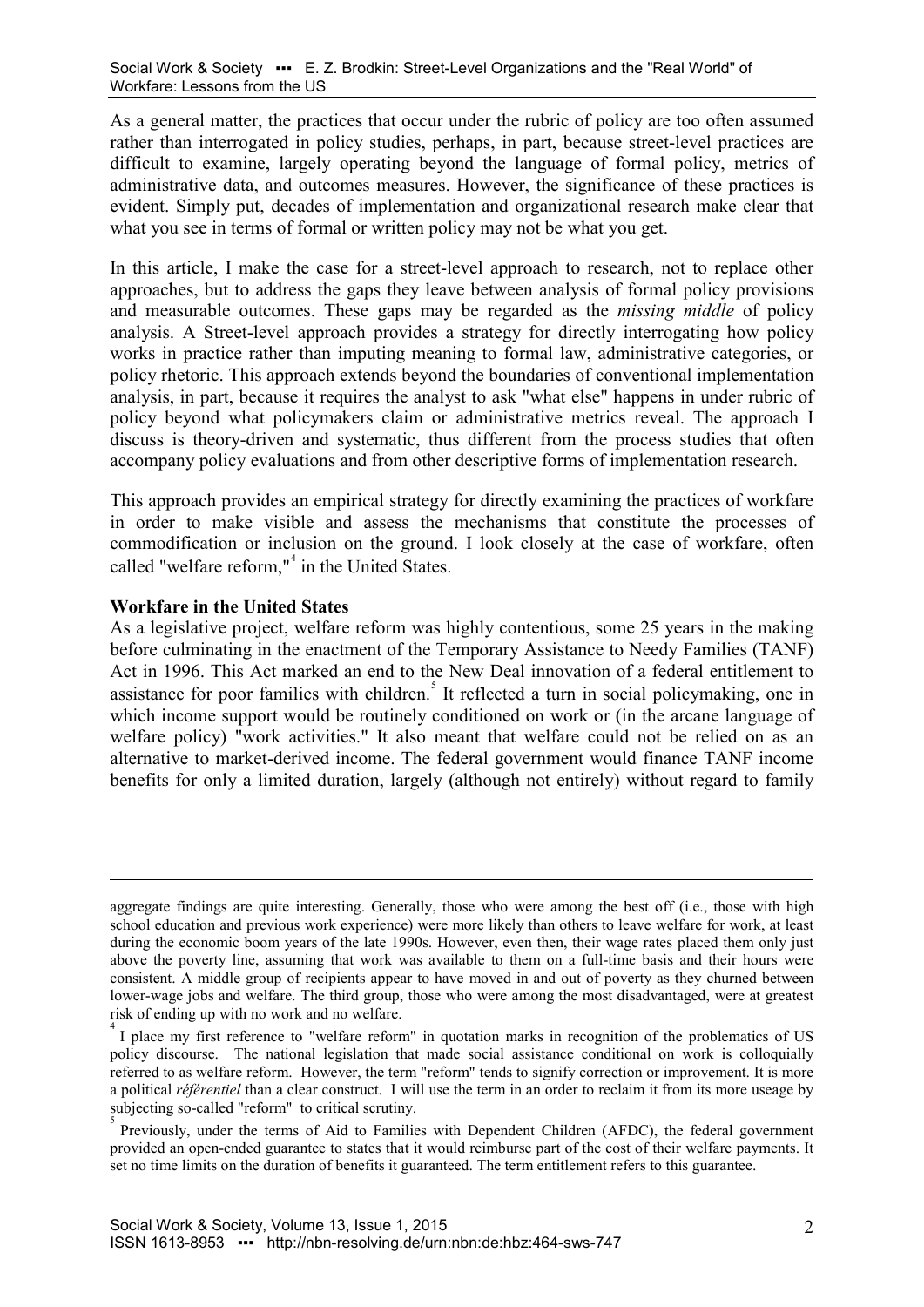poverty or circumstances in the larger economy that might create economic need for longer periods.<sup>[6](#page-2-0)</sup>

Still, the Act was not completely one-sided. As is often the case in social policymaking, it combined regulatory features with enabling features that offered supports to those seeking to make it in the labor market. TANF and companion welfare-to-work legislation provided funds to states for education and training, child care, transportation subsidies, and other supports manifestly designed to promote and facilitate work. It also allowed extended benefits for a limited number of individuals determined to have "barriers" to work, for example, health needs and caretaking responsibilities.

The law established a framework that policymakers holding different views of welfare reform could find acceptable [\(Weaver, 2000\)](#page-15-0). It contained provisions that offered disadvantaged adults help entering and staying in the labor market and provided income support during periods of unemployment. In this respect, welfare reform had features associated with a policy of inclusion. This term, although imprecise, refers both to policy features that provide access to a basic income and those that provide supports for disadvantaged and lower-wage workers. The welfare reform law also contained provisions explicitly limiting the duration of income assistance and making benefits conditional on work or "work effort." These provisions are consistent with a project of commodification.

Commodification is a concept that gained analytic importance through Gosta Esping-Andersen's [\(1990\)](#page-14-0) *Three Worlds of Welfare Capitalism*, in which welfare states were grouped according to the extent to which they de-commodified citizens. The term indicted the degree to which states support individual well-being based on citizenship rather than on work effort, and, as a consequence, relieve the pressure to work at any cost. Esping-Andersen's analysis distinguished among social democratic, corporatist, and "liberal" welfare states (moving from most de-commodifying to least). The liberal regimes were those (like the U.S.) that offered the fewest alternatives to market-derived income. Without weighing in here on the subsequent debates this view inspired, the concept of commodification offers a heuristic for conceptualizing the regulatory features of welfare reform and juxtaposing them against those that appear to advance inclusion.<sup>[8](#page-2-2)</sup>

In terms of its formal policy provisions, welfare reform incorporated two rather different policy projects: one that had the attributes of a project of inclusion, the other a policy of commodification. Policymakers on either side of debate could present welfare reform as they preferred it or just blur the lines entirely as President Bill Clinton did when he famously vowed to "end welfare *as we know it*," inviting listeners to fill in the blanks as to what that meant.

<span id="page-2-0"></span><sup>&</sup>lt;sup>6</sup> Among TANF's key features: it ended the federal guarantee of income support and place a lifetime 5-year limit on assistance; it imposed work requirements as a condition for receiving assistance, with adults required to participate in work activities within a maximum of two years of receiving assistance; it capped federal expenditures, providing a \$16 billion block grant over five years. For a more detailed look at the legislative process and the Act's details, see Weaver [\(2000\)](#page-15-0).

<span id="page-2-1"></span>Individual states may vary in the terms they set for extending time limits and some attach work requirements to those extensions.

<span id="page-2-2"></span><sup>8</sup> According to Esping-Anderson (1990:21-22): "De-commodification occurs when a service is rendered as a matter of right, and when a person can maintain a livelihood without reliance on the market."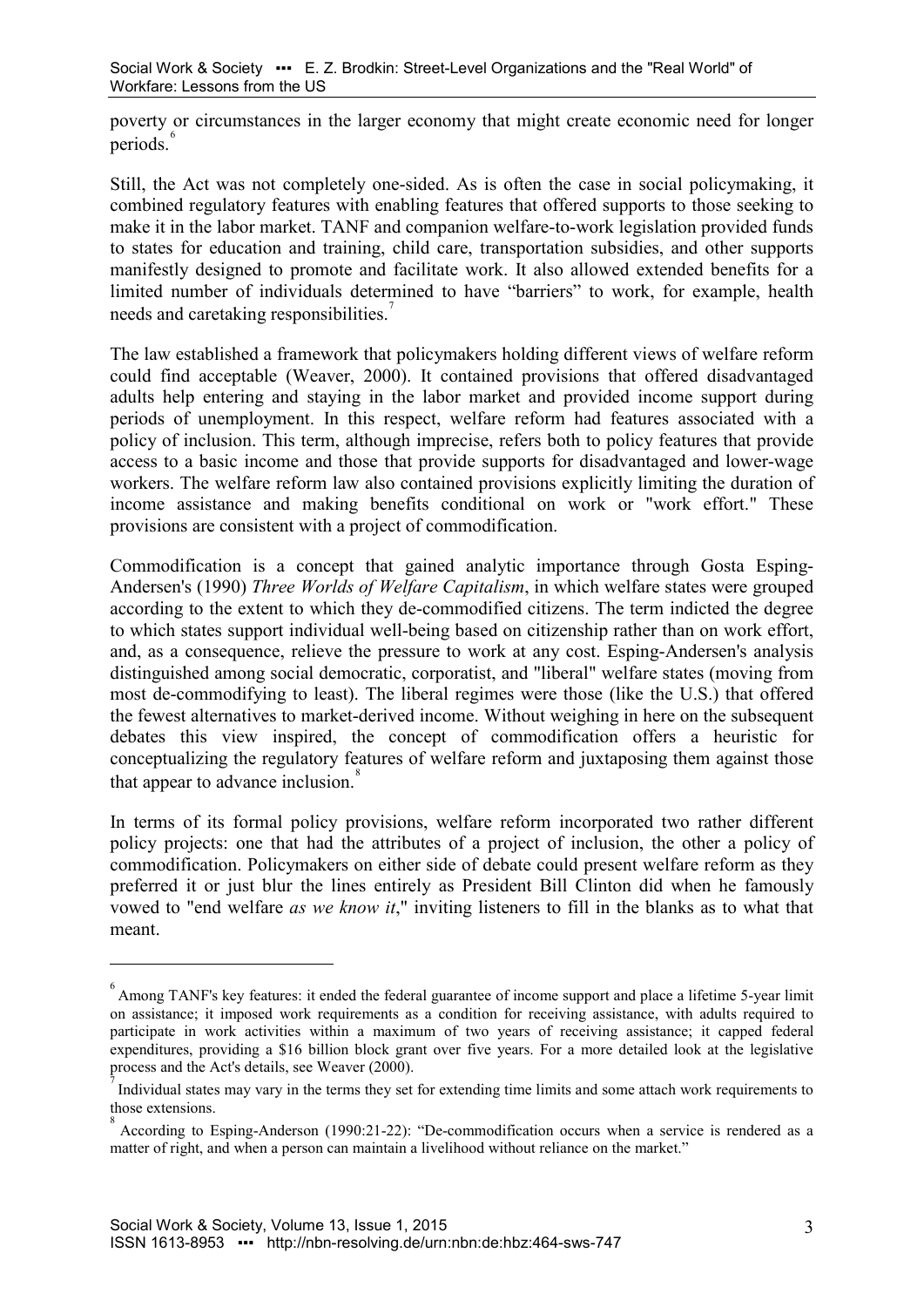However, the law's formal provisions were only a prelude. After a law is enacted, another stage of policymaking begins. In the next stage, policymaking is less visible and largely indirect, taking place through the street-level practices that mediate policy on the ground[\(Brodkin & Majmundar, 2010\)](#page-14-1). Although formal policy sets the framework for these practices, it does not fully determine what they will be and how they will evolve. The processes of policy delivery allow space for discretion and, in a sense, require it in order to reconcile the contradictions and ambiguities that legislative bargaining and compromise create.

In the case of TANF, these contradictions were expressed, not only in the more obvious policy features that have received the greatest attention (e.g., work requirements and work supports), but also in provisions that made various demands on street-level organizations implementing the law. For example, policy required state welfare agencies to assess and respond to individual needs and capacities and to provide work supports, activities suggestive of inclusion. Other provisions required state welfare agencies to enforce work and subject claimants to an increasing variety of categorical and procedural tests and behavioral requirements, activities suggestive of commodification [\(Brodkin & Majmundar, 2010;](#page-14-1) [Diller,](#page-14-2)  [2000\)](#page-14-2).

Presumably, one could review all of TANF's formal provisions and assign them to categories. But this would be a futile exercise, because the provisions alone do not indicate how they really worked. In the past, work requirements were often ignored or eased in day-to-day agency practice [\(Handler & Hasenfeld, 1991\)](#page-14-3). Similarly, income benefits provided by law were not necessarily accessible in practice [\(Brodkin & Majmundar, 2010;](#page-14-1) [Handler &](#page-14-4)  [Hollingworth, 1971;](#page-14-4) [Piven & Cloward, 1971\)](#page-15-1). Simply put, inscribing either rights or obligations in formal policy does not make it so.

In order to assess whether welfare reform - and the variant of workfare it created - constituted a project of inclusion or commodification (or something else), analysis of formal policy provisions is insufficient. It is necessary to look more closely – beyond formal provisions and stated intentions - to determine how the real world of workfare was constituted in street-level practice.

The empirical challenge is to illuminate how workfare was constructed in the everyday organizational life of a major urban welfare bureaucracy. The approach offered here is markedly different from much of the familiar policy research that either studies welfare-towork as a policy to be understood either on its own terms (that is, by measuring changes in caseloads, costs, work hours) or in terms of individuals (for example, by looking at the behavior or lives of poor women and their families). Instead, this article offers an organizational view, one that does not presume what policy *is*, but rather looks at what streetlevel organizations *do* in order to illuminate policy-as-produced and explore its implications. This inquiry asks: What were the practices of workfare; what shaped their evolution; and how did street-level organizations construct inclusion, commodification, or possibly something else on the ground?

### **Street-Level Organizations and Policy Research**

This article adopts an analytic framework that places street-level organizations (SLOS) at the forefront of analysis in order to directly examine the "missing middle," the organizational practices through which policy and politics are mediated (Brodkin 2013b). SLOS are situated at the very center of the *missing middle* where they, in effect, form the operational core of the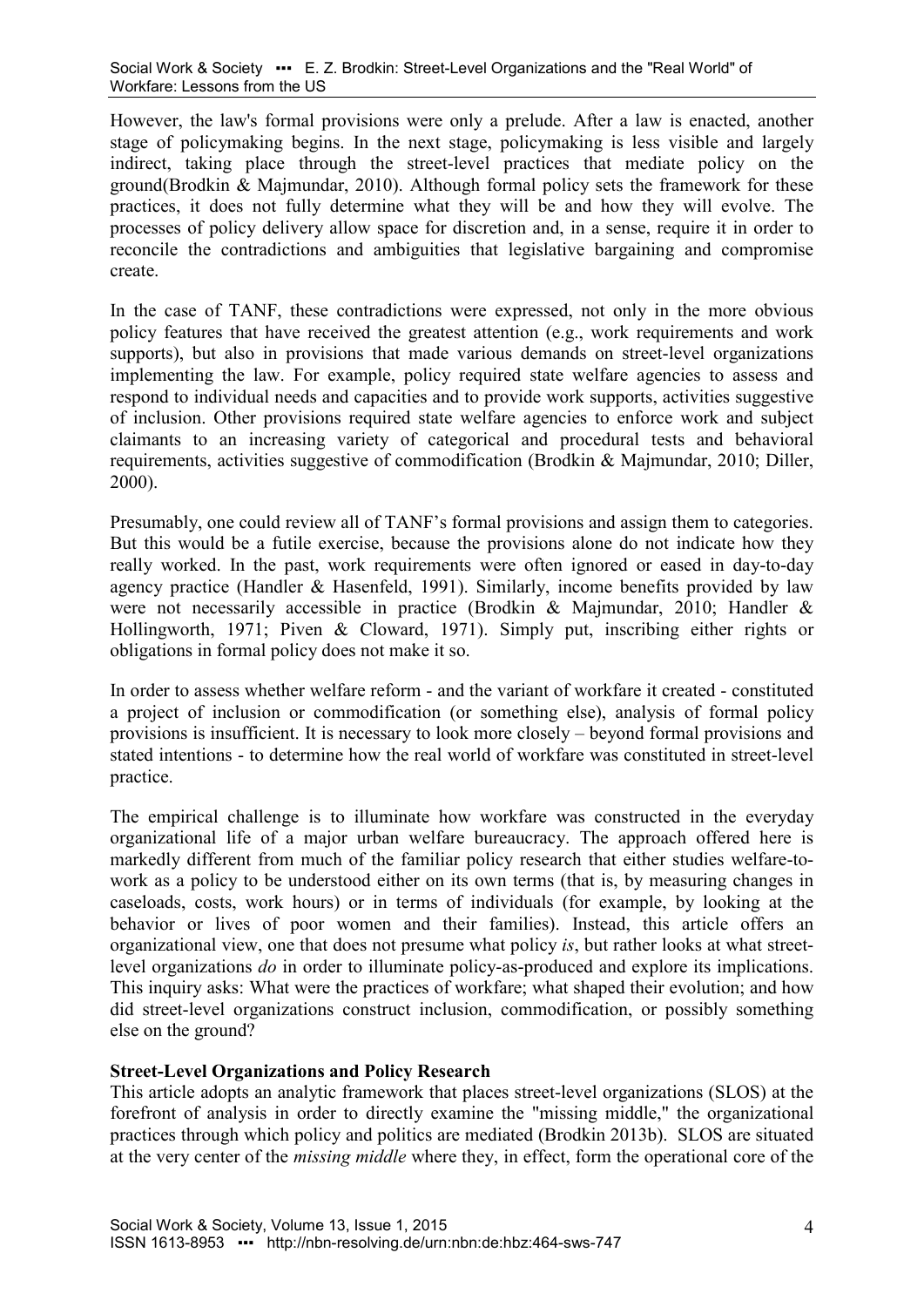welfare state. By SLOs, I specifically mean those agencies and governmental departments that directly deliver policy to people.

A subset of these organizations is the widely familiar street-level bureaucracies (SLBs), which came to occupy analytic importance through the seminal work of Michael Lipsky (1980). His insightful treatment of the large public bureaucracies that, at one time, were the main providers of human services and social policy has generated a rich empirical literature aimed at understanding the practices of government agencies operating at the front lines of policy delivery. SLBs can be distinguished from other public bureaucracies by their role in direct provision and by the availability of discretion at the front lines of organizational practice. In SLB research, the main challenge is to understand how discretion is exercised in public agencies and what that means for the production of policy on the ground.

The study of SLOs builds on this line of inquiry, but takes account of the new organizational environment in which policy delivery occurs today. In the United States and many other countries, the policy world has changed; large public bureaucracies are not the only, or necessarily the most significant, locations in which the work of the welfare state takes place. Policy may be delivered through a variety of organizational forms - among them, public bureaucracies, nongovernmental organizations, for-profit firms, and mixed public-private arrangements. In addition, there have been significant developments in management and governance that are transforming the conditions under which policy delivery occurs. In many countries, strategies associated with new public management (NPM) - among them devolution, contracting, and performance management - have reshaped the conditions of street-level work.

These regimes of managerial control have more than technical interest. They may shape policy projects by indirectly and (largely) invisibly influencing the street-level policy production. Although these reforms generally are advocated as strategies for improving, efficiency, effectiveness, and/or accountability. But, from a street-level perspective, they derive their significance from how they shape who does what (e.g. reorganization, devolution, privatization) and by influencing how they do it (e.g., performance management and various kinds of financial incentives). The SLO approach takes analysis beyond the implicit political neutrality of management and governance strategies to investigate how they play out on the ground and whether, in practice, they skew policy in systematic -- and politically significant - ways. This approach is part of a broader critical turn in public management research (Considine 2000 and 2005, Moynihan and Herd 2010, Radin 2006, and Van Slyke 2003).

It also builds on a fundamental recognition that people experience the welfare state within specific organizational settings, not as abstracted rules or ideals. Nor are these experiences simply random or largely idiosyncratic. Rather, they are structured by everyday Rather, they are structured by everyday organizational practices. If one wants to understand broad issues involving how welfare state institutions mediate between citizen and market, it is important to look directly and microscopically at the organizations in which this mediation actually takes place (Brodkin 2013b). It is within these politically-embedded organizations that the "real worlds of welfare capitalism" (Goodin et al 1999) and, potentially, the commodification of citizenship or economic inclusion assume their practical shape.

### **How Governance and Management Matter**

With its mix of policy complexity and delegated discretion, TANF effectively imbued streetlevel organizations (SLOs) with a major role in shaping policy. To the extent that the project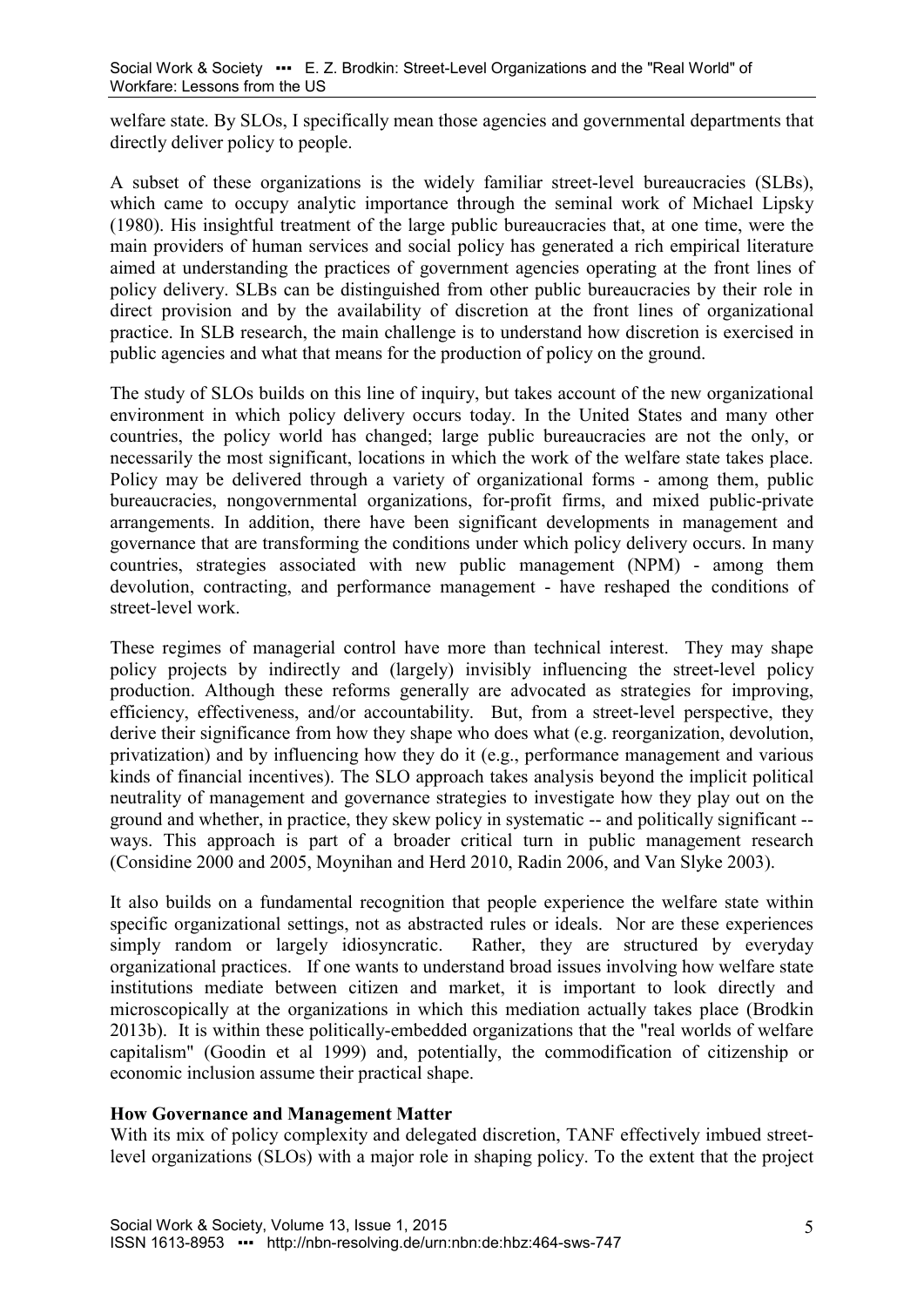of reform depended on SLOs, it created a new problem: How to manage the work of policy implementation in a complex and discretionary environment? In this case, Congress used governance and management provisions to address – if indirectly – both the political problem of "what counts?" and the managerial problem of implementation.

How were these provisions used to manage policy work? TANF devolved considerable autonomy to states to set policy and organize practices. But mistrusting states to be tough enough on work, Congress set benchmarks for welfare-to-work participation, specifying a menu of acceptable activities and establishing an escalating participation rate. By the five year mark, 50 percent of welfare recipients in single-parent households were required to participate in work activities for 35 hours per week. Ninety percent of adults heading two-parent households were required to participate in work activities for 30 hours per week.<sup>[9](#page-5-0)</sup> The law also specified the kinds of activities that would count toward meeting these quotas, among them, paid work, job search, unpaid workfare (in which recipients "worked off" their welfare benefits at minimum wage or provided child care for other welfare recipients). It also limited the use of education and vocational training as countable activities to meet participation benchmarks.

In addition, TANF rewarded states for reducing their caseloads, in part, by providing a financial bonus to states that cut caseloads. The law disallowed credit for caseload cuts achieved by imposing new eligibility rules that excluded categories of poor adults. But otherwise, states benefited from cutting caseloads whether by improving the economic prospects of poor families or by pushing people into bad jobs or simply off welfare.

Arguably, these provisions were designed to encourage good programmatic practices and administrative prudence. However, when incentives are unbalanced, encouraging caseload reduction without penalizing or otherwise discouraging wrongful exclusion or poor quality services, organizational theory would predict that quality is likely to be compromised and that organizational practices will be skewed toward those dimensions of performance that "count." The relationship between performance incentives and practices, although indirect, can be pervasive and powerful.

From an organizational perspective, TANF's governance provisions can be viewed as effectively defining the policy goals that mattered, emphasizing accountability for work enforcement and caseload clearance. These provisions were as significant for what they did include as for what they did not. TANF's governance provisions did not hold states accountable for providing the right services to the right people, for assuring access to eligible families, for providing any particular quality of services, or for improving the lives of poor families. In a little-remarked nod to this last concern, there was brief debate in Congress over an amendment to measure TANF's anti-poverty effects on children.<sup>[10](#page-5-1)</sup>However, these concerns

<span id="page-5-0"></span><sup>&</sup>lt;sup>9</sup> These benchmarks substantially increased when TANF was reauthorized in the Deficit Reduction Act of 2005. Under these provisions, states must engage at least 50 percent of their assistance caseloads in a specific list of "countable" work activities for at least 30 hours a week (20 hours a week for single parents with a child under 6), or face financial penalties. There is a separate requirement that 90 percent of two-parent families be engaged in work activities for 35 hours a week (55 hours for those receiving child care subsidies).

<span id="page-5-1"></span>In debate on this question in the House, Rep. Benjamin Cardin (D-MD) argued, "If child poverty goes up, we have failed." Rep. Nancy Johnson (R-CT) acknowledged that the amendment raised an important concern. "This is something we want to achieve, to see women and children do better in America," she said. "But if you use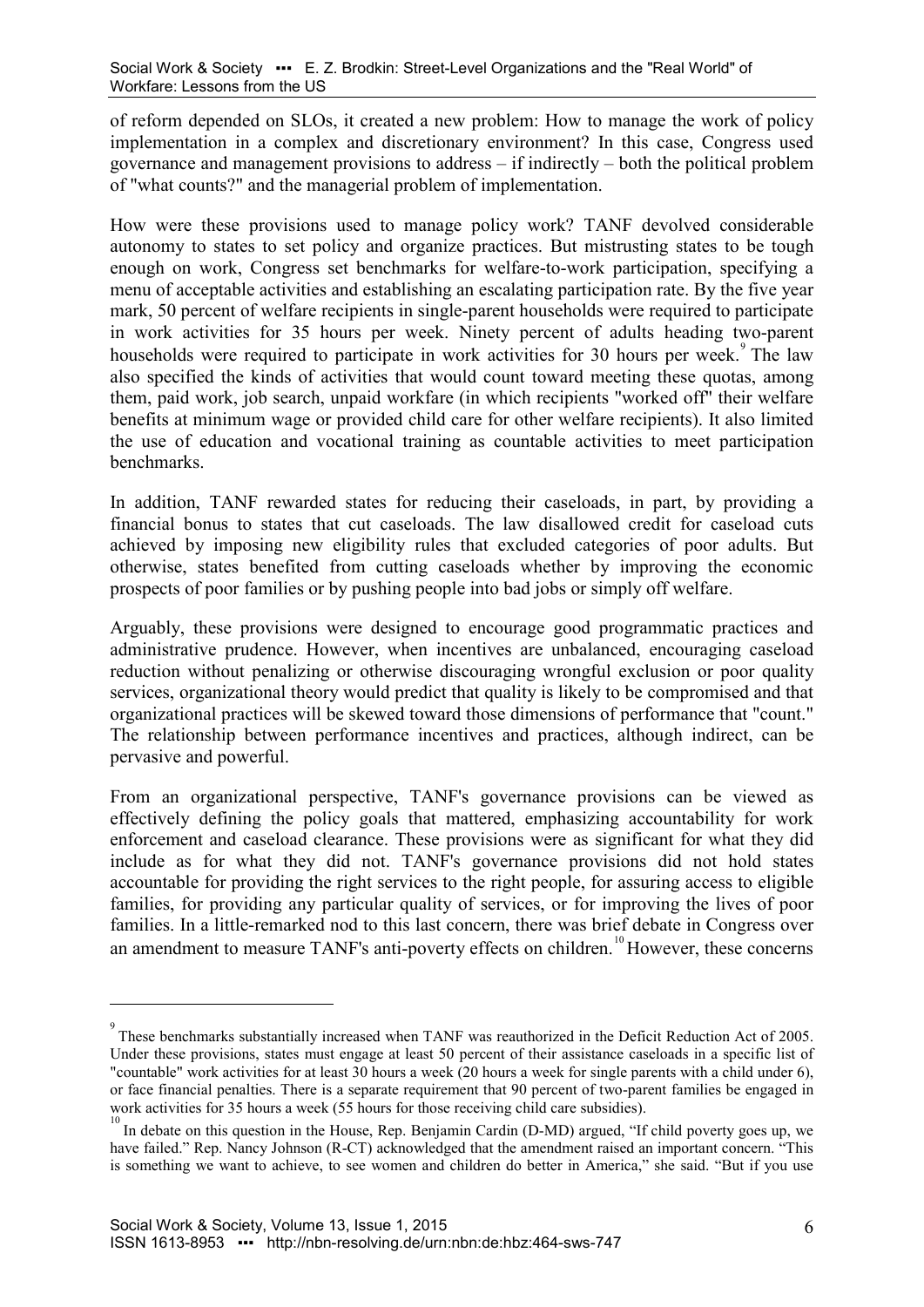were not incorporated into the final bill. On the whole, governance provisions emphasized practices more closely associated with a project of commodification than one of inclusion.

This raises critical questions for analysis. How did street-level organizations adapt to new policy and governance arrangements? What did these adaptations mean for the real world of workfare and the production of inclusion or commodification on the ground?

### **Research Strategy in Brief**

This inquiry builds on two well-known scholarly traditions. One is associated with organizational research that examines policy delivery at the street-level. The study of "streetlevel bureaucracy" investigates how policy is made through the discretionary behaviors of those at the front lines of policy delivery [\(Lipsky, 1980\)](#page-15-2). A second tradition is associated with the Chicago school of sociology in that it grounds analysis of social relations in particular settings in order to give it depth and context. In this case, the analysis of policy processes is located in specific *organizational* settings in order to develop a deeply-contextualized understanding of how they are formed and what they do. This approach sees street-level organizations as politically-embedded, both reflecting and refracting the larger environment in which they operate.

Empirically, this analysis draws on my organizational ethnographic research in three selected Chicago welfare offices as well as findings from my collaborative quantitative studies of organizational practices [\(Brodkin & Majmundar, 2010\)](#page-14-1). The Chicago case was selected, not to represent all welfare agencies, but to probe everyday life in a big city welfare agency, responsible for the vast majority of the state's welfare caseload and serving an urban population – a population whose poverty was arguably at the heart of welfare reform. Field research was conducted in three welfare offices purposefully selected to focus on locations serving areas of concentrated urban poverty, while varying in theoretically relevant organizational elements, including office size, race/ethnicity, rate of caseload decline in the first year after welfare reform, and neighbourhood. Intensive field research continued over a three-year period (1999-2001) with follow-up visits and interviews in the subsequent two years.

The research utilized methods of semi-structured and open-ended interviews, observation, and on occasion, participant-observation. This included shadowing caseworkers through their days and simply "hanging around" in order to observe routine organizational and case management activities. It also included extensive observations of caseworker-client interactions that were part of the processes of assessment and eligibility review, training sessions, job clubs, and management meetings. In addition, interviews were conducted with state-level managers, as well as the regional-level managers responsible for each of the local offices studied and the top  $3 - 5$  management staff in each office.<sup>[11](#page-6-0)</sup> Other data sources include agency and business documents, case materials from legal challenges and complaints, administrative data and reports, and evidence from evaluation and research studies.<sup>[12](#page-6-1)</sup>

poverty as a goal, you will reduce motivation for achieving other goals," she emphasized. The Cardin Amendment was defeated in committee by a 5-8 vote.

http://www.womenspolicy.org/site/News2?page=NewsArticle&id=5593

<span id="page-6-0"></span><sup>&</sup>lt;sup>11</sup> For more on this methodology and its rationale, see Brodkin [\(2003\)](#page-14-5).

<span id="page-6-1"></span>The study used a triangulation method to cross-check different forms of data with each other [\(Denzin, 1989\)](#page-14-6), subjecting inconsistent findings to special scrutiny through successive, iterative analysis.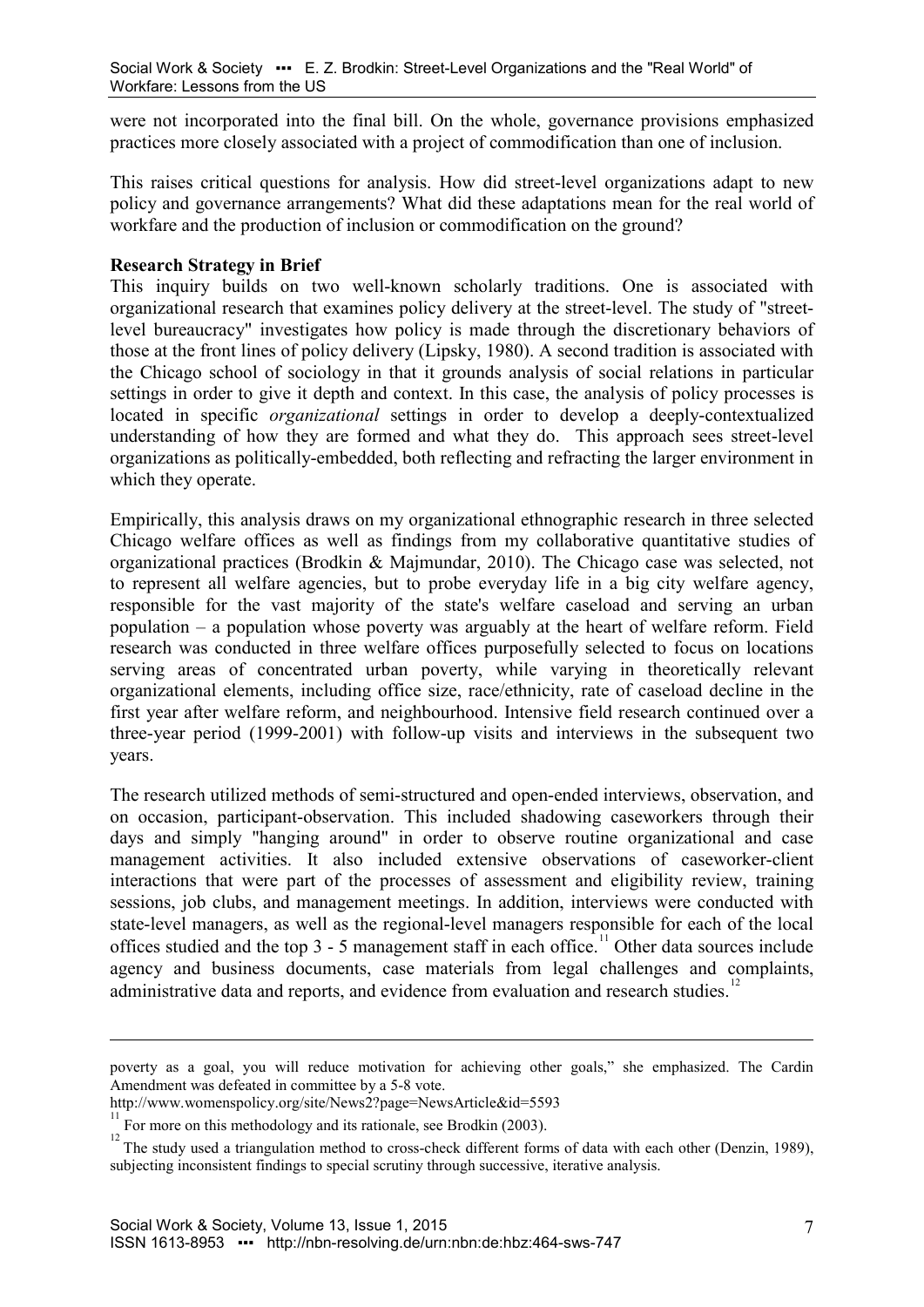The analysis uses the extended case method, in which "the significance of a case relates to what it tells us about the world in which it is embedded" (Burawoy 1998:281). The first-order objective of an organizational ethnography is to reconstruct agency practice in terms of its own internal logic. This involves a systematic examination of both the conditions of work and the content of practice, moving heuristically between the two in an effort to explain the particular form that implementation takes in specific settings. The second-order objective is to relate these practices to the larger political context in which they are embedded. In this case, the objective is to consider how street-level practices constructed workfare through their informal practices and whether those practices advanced a broader project of either inclusion or commodification*.*

The following discussion focuses on practices that had particular significance for shaping that world and creating commodification or inclusion in everyday organizational life.

### *Simplification, Reductionism, and Access to Services*

As discussed, street-level practices associated with achieving participation rates and caseload reduction was closely monitored. This occurred on the local office level, as well as in smaller (4-7 person) units, where supervisors reviewed performance metrics regularly, commonly intensifying surveillance and pushing for improvement when caseworkers fell short. In this context, caseworkers used their discretion to devise adaptive strategies that reflected a street-level calculus of costs and constraints.<sup>[13](#page-7-0)</sup> These strategies effectively reduced the cost of complex tasks such as assessing, sorting, and supporting individuals, tasks that were ostensibly part of a policy design aimed at human capital development and labour market inclusion. One street-level adaptation involved a variety of reductionist strategies that lowered the cost of what is familiarly known as "meeting the numbers." These strategies included simplification, categorization, and redefinition of the casework task to enhance processing efficiency. These patterned adaptations did not need to be conscious or purposeful in order to have systematic effects, that is, positive effects on processing efficiency, as well as negative effects in terms of responsiveness to need and wrongful exclusion.

Reductionist adaptations enabled caseworkers to expedite processes requiring them to assess individual client needs and devise programmatic plans to fit them. For example, one caseworker saved time by preparing assessments in advance of meeting her clients. Another caseworker, a specialist in a referral unit for clients with drug and alcohol problems, demonstrated how she expedited the process of determining "barriers" to work and service referrals permitted an observer to sit in on the assessment process. With each client, she quickly went down the written checklist of questions – "do you have an abuse problem?" – ticking boxes on the list. She then, almost instantly, came up with a program referral. Asked how she could manage such a complicated task so quickly, she responded that selected programs on the basis of zip code. When asked whether other elements of fit entered into consideration, she said that she knew little about either the programs or the individuals, but assured the observer that it was best for clients to attend programs nearest to their homes.

<span id="page-7-0"></span><sup>&</sup>lt;sup>13</sup> As I have elaborated elsewhere: "...street-level practitioners will respond to an individual calculus of costs and benefits that derive from the ratio of resource availability to demand burden (R: D) as moderated by incentives. According to this calculus, one can assume that caseworkers will select action A over B when A is less costly and more rewarding. It follows that management strategies that change the informal calculus of costs and benefits will result in different patterns of discretionary choice.) Brodkin 2013a:165-166.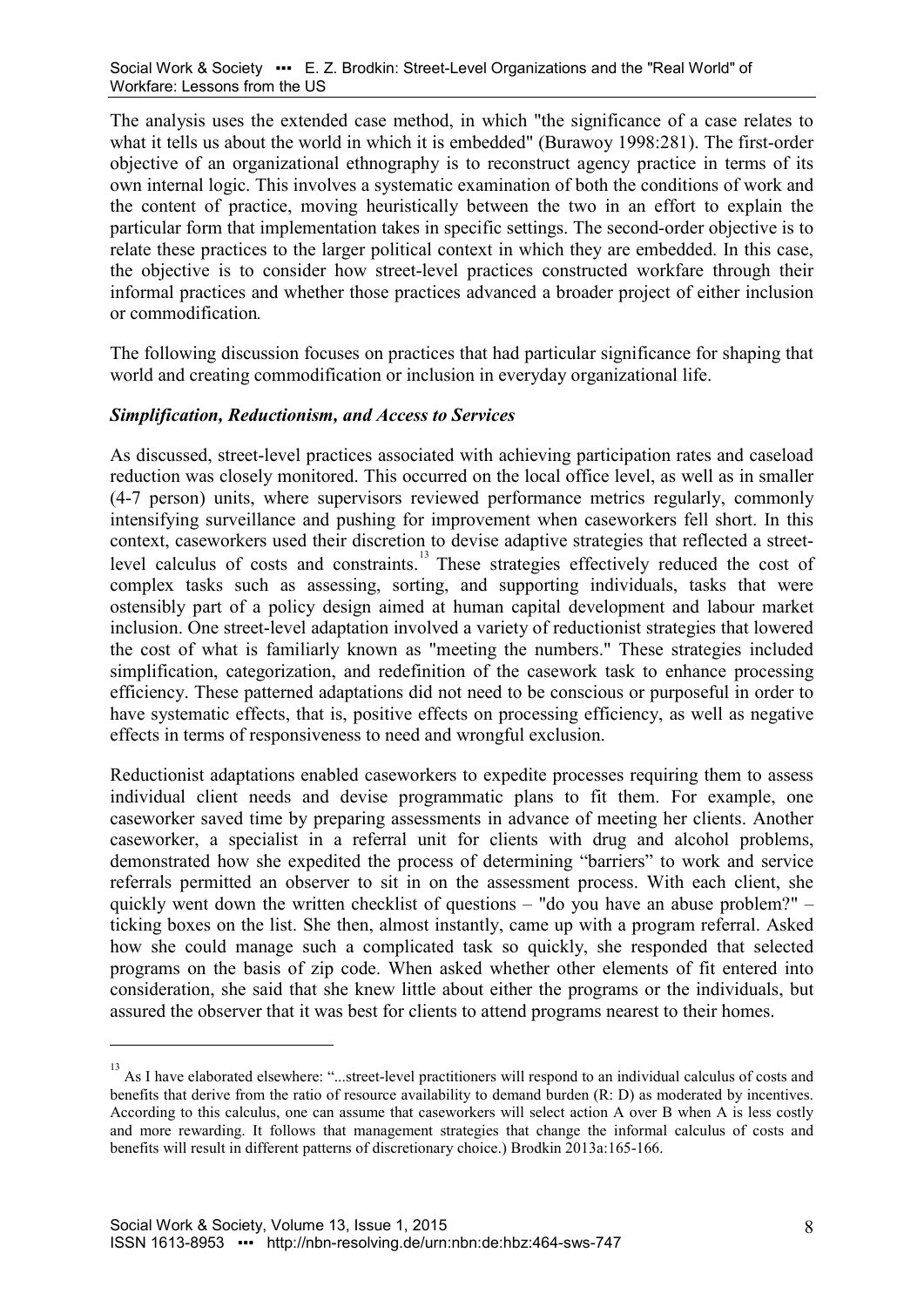Although specific strategies varied, speed-over-need adaptations generally functioned to maximize processing efficiency. The logic of such practices was illuminated in extended observations of one caseworker, the most celebrated in his office, recognized by managers for his exceptional productivity. This caseworker (who I will refer to as Mr. Frank) consistently held the top position in the "Fifty Percent Club," an honor conferred on caseworkers who exceeded performance standards by achieving work participation rates of 50 percent or higher. Observation provided an opportunity to ascertain how he achieved that success. In a sense, he was a master of strategies that enabled him to simplify complex job tasks (such as assessments and referrals), limit demands for individualized responsiveness, and suppress potential complaints $14$ 

First, Mr. Frank achieved scheduling efficiency by arranging all appointments for only two days of each week (leaving other days free for paperwork) and scheduling each of his clients (on average about 10 per day) for the same hour of 9 a.m. This strategy enabled him to shift the cost of waiting for appointments from him to his clients. Given a clientele composed largely of single mothers, there were those for whom waiting meant they might not be able to pick up their children at school. Those who did not remain were subject to penalties for noncompliance and termination of benefits. Mr. Frank, at times, advised clients to bring money for pay telephone to call him from the waiting room. But he was rarely available to answer the phone, and the office lacked a functioning message system.

In addition to cost-shifting, Mr. Frank also developed simplification strategies that enhanced efficiency in the assessment process. He discouraged claimants who tried to present complicated personal issues to him, in part, by asserting that their problems were outside his domain (regardless of whether that was the case). He used informal decision rules that saved time and allowed him to ration scarce services. For example, one week he referred nearly every client to a single welfare-to-work service provider. When asked why he made the same referral for each client, he replied that he sent them to his "favorite" program, his favorite being the one that submitted paperwork to him on time, enabling him to process casework more expeditiously.

Asked if that was the right match for each client, Mr. Frank readily acknowledged that he did not know. He explained that he regarded these placements as an informal test. Those who met this test proved they "deserved" an opportunity later to move into a more suitable program. Those who complained or did not comply, he regarded as undeserving. Essentially, Mr. Frank demonstrated the classic street-level strategy of redefining his clients to fit his processing routine. By this strategy, those demanding responsiveness to their individual situations were likely to be labelled as troublesome.<sup>[15](#page-8-1)</sup>

Mr. Frank readily acknowledged that he assigned individuals to service providers that he knew did not deliver on their promises. He described one agency, which told clients that after 40 days of unpaid work, they would be placed in paid positions. But "they're still in work-first for 6-9 months." When asked why he continued to use this agency, he explained, "That's a safety valve to lower your caseload." Compliance would raise his participation rate; noncompliance would reduce his caseload. Either contributed to his efforts to excel in measured performance, and he did. Mr. Frank added that the hardest thing about his job was cutting

<span id="page-8-0"></span><sup>&</sup>lt;sup>14</sup><br>For a fuller discussion of these strategies, see Lipsky 1980.

<span id="page-8-1"></span> $\frac{15}{15}$  On trouble and tests for trouble, see Miller [\(1983\)](#page-15-3).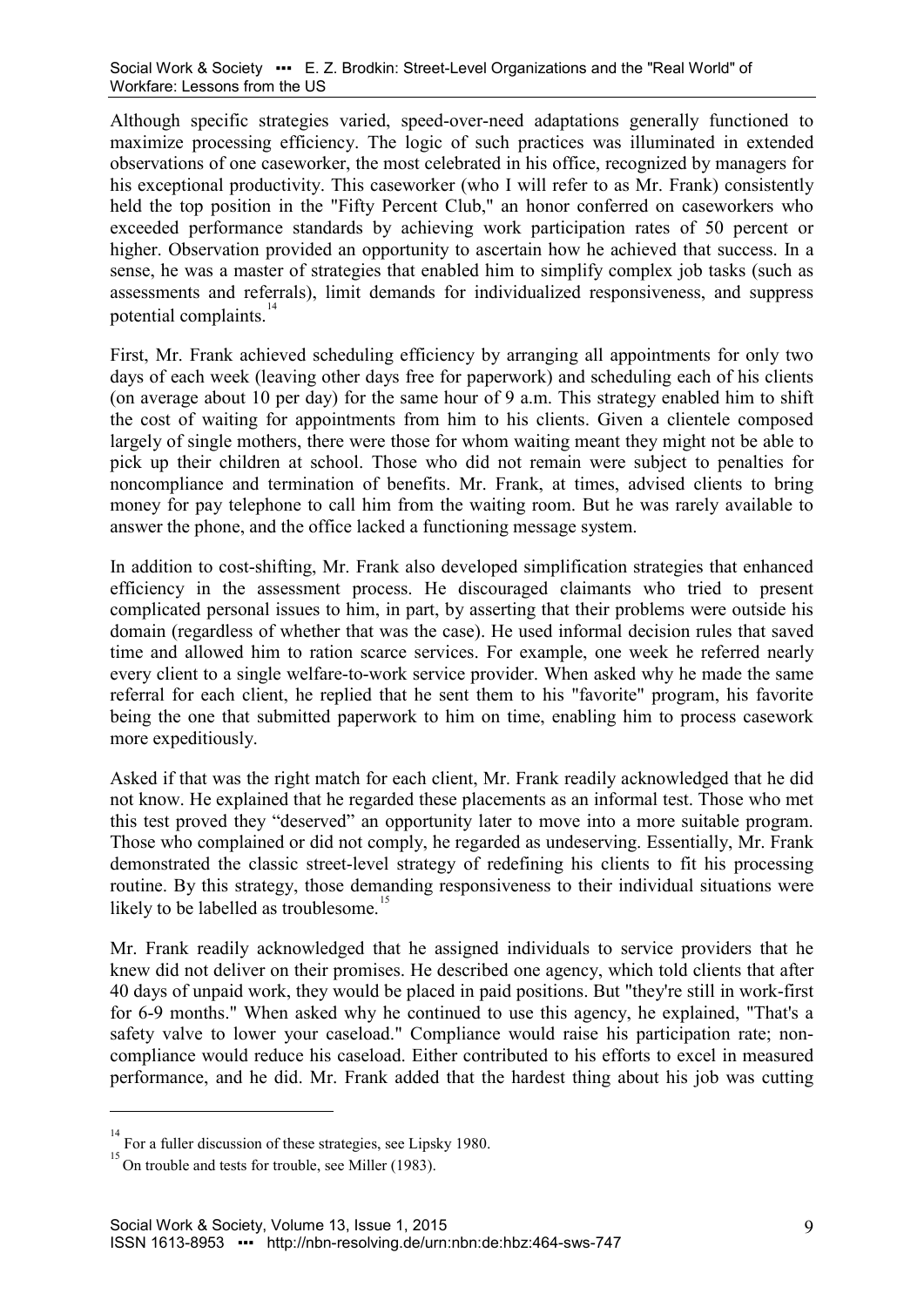people's benefits when they did not comply with his decisions. He explained that "it was really hard at first. I was thinking about these poor children without food.... But it comes down to whose job do I like more - theirs or mine?"

No single example can capture the variety of street-level adaptations favoring speed over need. While these informal practices were functional for the welfare agency and state government in saving money and meeting benchmarks, they were dysfunctional for welfare recipients seeking to make it in the labor market or trying to maintain access to income benefits provided by law.

### *Job Club Rituals, Symbolism and Realities*

Street-level work involves more than paper pushing or eligibility reviews. Caseworkers also are expected to function as labor market intermediaries and job search coaches. Although many states contract out these types of services, the first step toward either services or employment is participation in local office job clubs, where the welfare-to-work process begins.

Under TANF governance provisions, participation in job clubs counted toward federal work participation benchmarks. Federal law set participation hours and a required that participants search for jobs, but otherwise, did not specify what job clubs should do. In Chicago, operational discretion largely was delegated to job club staff. There were no formal criteria that qualified caseworkers for job club positions. From the point of view of caseworkers, these positions were desirable because they allowed for greater autonomy and less paperwork than standard casework positions.

Once assigned to these positions, what were the conditions under which job club practices took shape? First, resources were limited. Generally, leaders received a room to meet, access to the department's general database of employers, and, at times, a TV and video player. They did not receive special training in the provision of services for job seekers, yet had discretion in designing programmatic activities that would take place in job club sessions. Second, they were subject to management oversight focusing on compliance with attendance and job search requirements, both of which were necessary in order for job club participation to count toward the agency's participation benchmarks.

Observation in scores of job club sessions suggested that, on the whole, caseworker practices under these circumstances were idiosyncratic, dependent on available resources and the skills and inclination of job club leaders. In a context in which staff did not have access to a steady supply of suitable jobs or a clear technology for supporting job-seeking efforts, they developed strategies that enabled them to manage their responsibilities, in part, by developing ritualized activities that filled the time, met performance benchmarks, and possibly offered affective benefits of hope and support for some participants. That said, these rituals could be strikingly disconnected from the realities of the lower-wage labor market that was the primary employment source for welfare recipients.<sup>1</sup>

For example, at one job club session, a group of women, mostly minority and unskilled, were told to watch and discuss a film about searching for a job. The film featured young, white

<span id="page-9-0"></span><sup>&</sup>lt;sup>16</sup> Regarding the disjuncture between welfare-to-work and the lower-wage labor market, see Edin and Lein [\(1997\)](#page-14-7), Lambert and Henly (2013), and Zatz [\(2006\)](#page-15-4).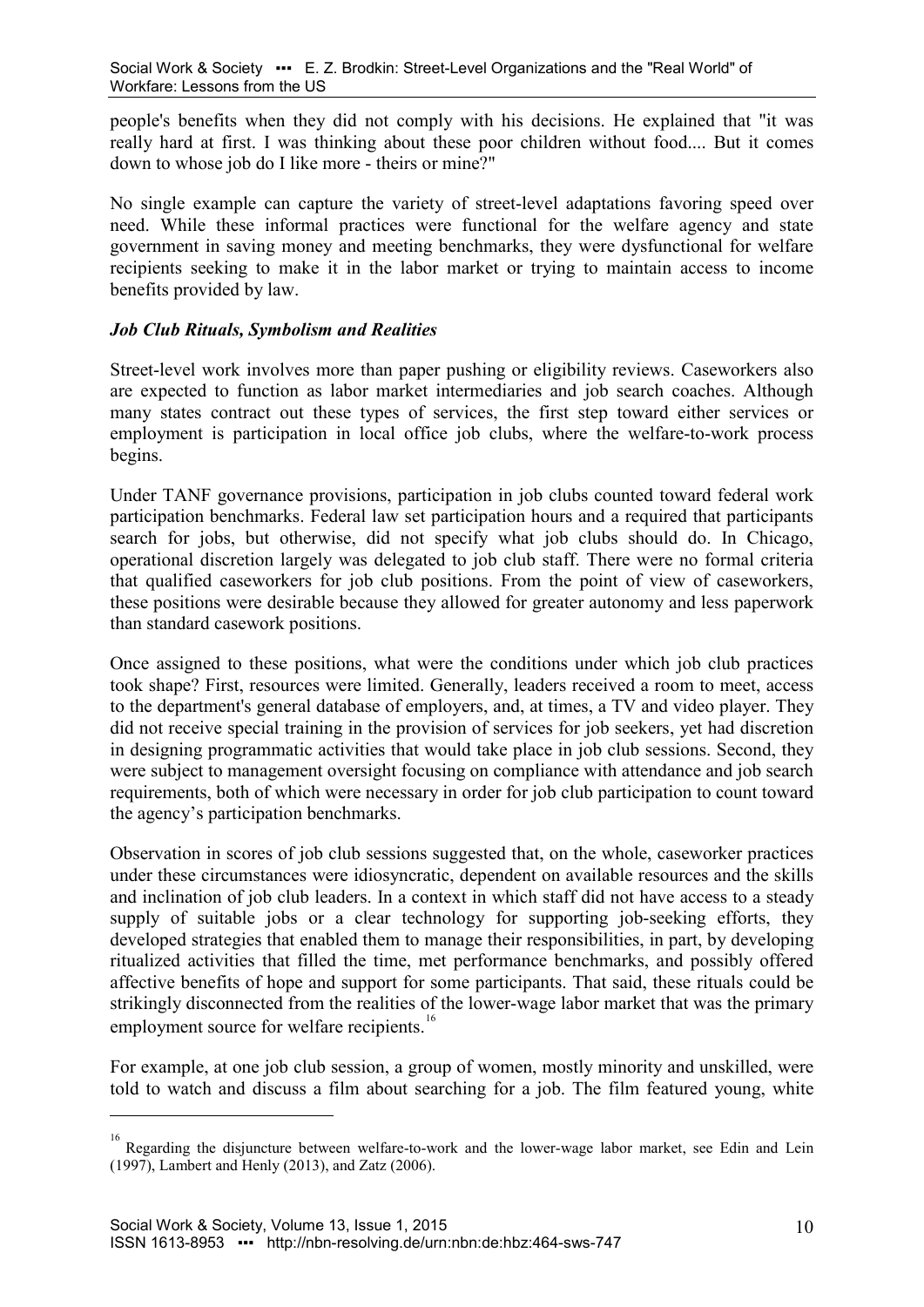male professionals preparing to interview for white-collar business jobs. Job seekers were advised to buy a good wool suit and to have a stationer copy their resumes on high quality paper. While women (mostly African-American or Latino) in sweat suits watched and discussed the film in one room of the welfare office, in another room, employers from freight service companies were interviewing other recipients for packing and shipping jobs. One company recruiter described her hiring criteria this way: "I don't care if they wear a nose ring and have tattoos all over their body. If they can be at our building at 5 a.m. and lift 60 pounds, I'll hire them." However, the company found few recruits, in part, because the shipping center was in a suburb about one hour by car from the welfare office and unreachable by public transportation.

Ritualization could take many forms. In another welfare office, a job club leader fashioned herself into dispenser of self-help wisdom and inspirational personal stories. Participants could be seen emerging from her sessions pumped up and chanting positive slogans ("we can do it!"). Despite the obvious enthusiasm of the participants, it was not clear that the types of job club wisdom dispensed in these sessions, mostly about appearance and personal characteristics (sometimes referred to as "soft skills"), were necessarily relevant to their employment prospects. Job club staff did not receive any systematic feedback regarding the quality or effectiveness of their efforts. The only performance that mattered was that linked to benchmarks for client attendance and number of job applications submitted.

The disjuncture between the ritualized world of the job club and the real world of lower-wage work appears, at first glance, to illustrate a standard implementation problem, in which lowerlevel irrationality and discretion undermine higher-level objectives. However, this view ignores the terms of governance that make such practices rational for both the street-level worker and the organization itself. Given the limited resources under which job club staff operated and the skewed performance for which they were accountable, street-level made ritualization was an adaptive strategy. Arguably, this strategy was not only adaptive at the individual (caseworker) level, but also at the agency level (and possibly beyond) to the extent that it appeared to provide help to job seekers, in effect, deploying "myth and ceremony" to obscure the absence of material support [\(Hasenfeld, 2000\)](#page-14-8).

In this sense, job clubs may be regarded as more symbolic than practical in their function, substituting ritual of uncertain value for practices more likely to contribute to human capital development. Symbolically, they appear to engage in efforts to advance inclusion, while, instead, reaffirming the problematic moral status of those receiving cash aid without work [\(Handler & Hasenfeld, 1991;](#page-14-3) [Hasenfeld, 2000\)](#page-14-8).<sup>[17](#page-10-0)</sup> To the extent that the practices of job clubs generally developed in a context of resource constraints and lack of accountability for valueadded, one would have to conclude that their everyday practices functioned in ways more consistent with a project of commodification than one of inclusion.

<span id="page-10-0"></span><sup>&</sup>lt;sup>17</sup> Handler and Hasenfeld [\(1991\)](#page-14-3) argue that "(b)ecause much greater emphasis is placed on the symbolic than on the substantive consequences of welfare policy, its implementation tends to focus on structural features designed to affirm the distinctions between deserving and undeserving poor, and to certify eligibility for welfare benefits. We term these features myths and ceremonies because their main function is to confirm the dominant cultural norms about the poor...." (11).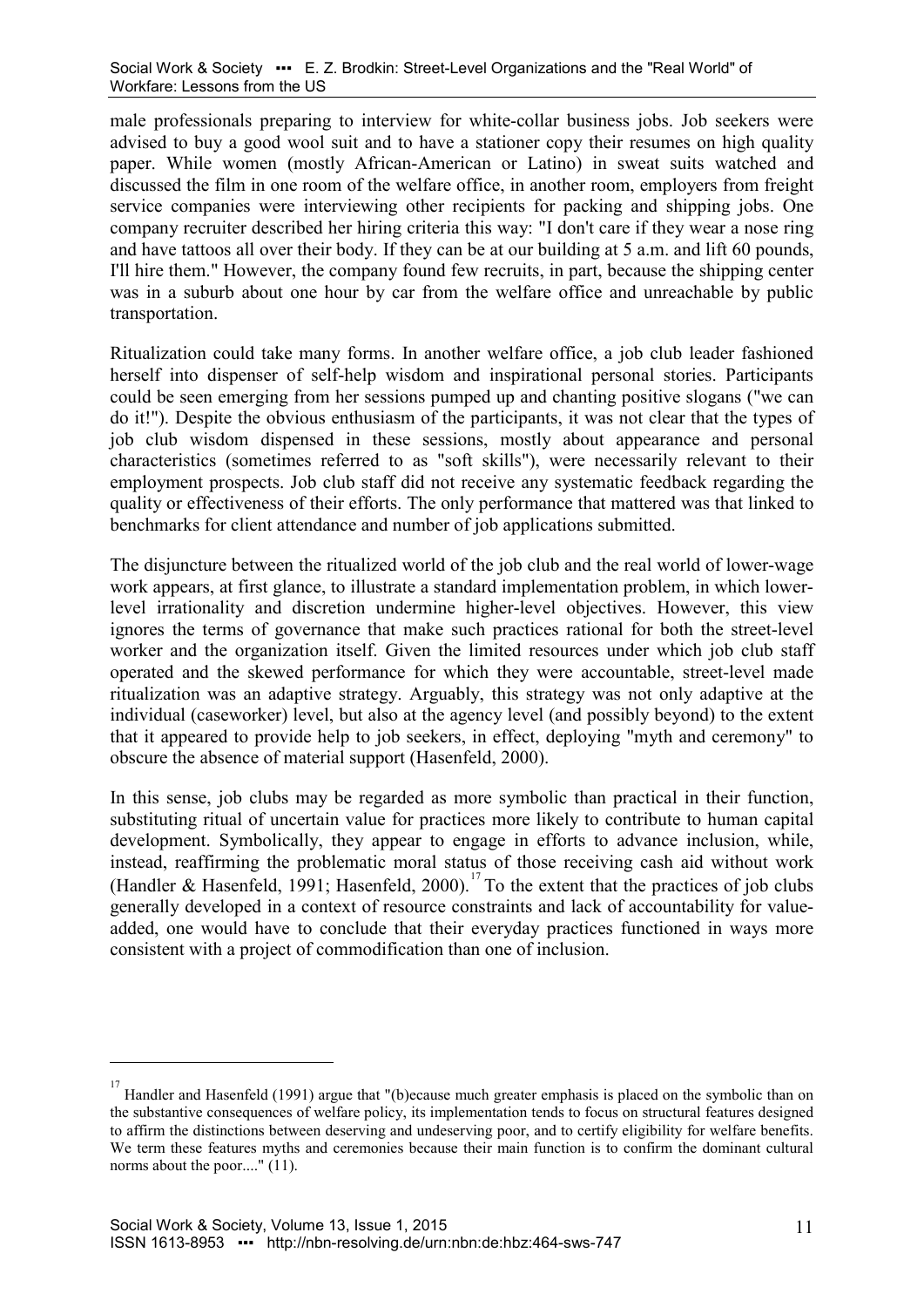### *De-legitimating Claims on the State: Teaching Casework*

A project of commodification can be said to advance when policies and practices reduce the ability of citizens to make claims on the state for protection from market vulnerability and receive income support that allows, at minimum, for the basic necessities of life. Commodification may be produced through informal organizational practices that function to de-legitimate claimants and claimsmaking, in part, by redefining claimants from citizen-inneed (entitled to responsiveness from the state) to "dependent" (and potentially inauthentic) claimants, subject to caseworker discipline and sanctions.<sup>[18](#page-11-0)</sup>

De-legitimation may not be a matter of conscious strategy. Rather, it may be a by-product of the street-level adaptation to work demands in the context of limited resources and skewed performance incentives. In this case, as discussed, street-level practitioners informally adapted to organizational conditions, in part, by limiting access; they adjusted to resource limitations by using strategies such as simplification and ritualization. However, these strategies alone could not adequately suppress the demand side of workload equation. Moreover, they had the potential to create cognitive dissonance for caseworkers who may have wanted to do more to help, but found they could not, creating the potential for street-level resistance to managerial pressures.[19](#page-11-1) It is in this context that de-legitimation emerged as an additional adaptive strategy.

Usually this kind of subtle adaptation must be inferred indirectly from extended field research. But on rare occasion, it was possible to observe informal processes of delegitimation taking shape more directly and actively encouraged by management, although certainly not portrayed or understood in these terms. Observation of local office sessions called "staffings" (a term borrowing from medical terminology for meetings in which medical professionals jointly review key cases) provided a window into this process. At staffings, welfare office managers and supervisors met with a professional consultant (a social work Ph.D.) to review selected cases, specifically targeting those that were not contributing to participation benchmarks.

At one staffing, the consultant presented the agency's formal casework model, called "The Pipeline," which she described as a "tool to determine client's needs." In a rather Orwellian spin, the pipeline was actually used as a tool to convert clients with problems into problem clients. It sorted them into three categories representing their position in the welfare-to-work process. They were either:

- *"Lost"* "avoids contact with service providers, angry and resentful";
- *"Stuck"* "follows only the letter of the plan, easily discouraged"; or
- *"Flowing"* "is on time for appointments, enthusiastically participates."

<sup>&</sup>lt;sup>18</sup> For an insightful treatment of this issue in a different context, see Dubois [\(2010\)](#page-14-9)

<span id="page-11-1"></span><span id="page-11-0"></span><sup>&</sup>lt;sup>19</sup> See Lipsky [\(1980\)](#page-15-2) for a general discussion of the tendency of street-level workers to redefine both their tasks and their clients. In this case, the pressures to demonstrate performance intensified after an initial period of sharp caseload decline, generally understood as moving many of the most "work-ready" off the caseload. At that point, as one manager explained, "we're left with cats and dogs now."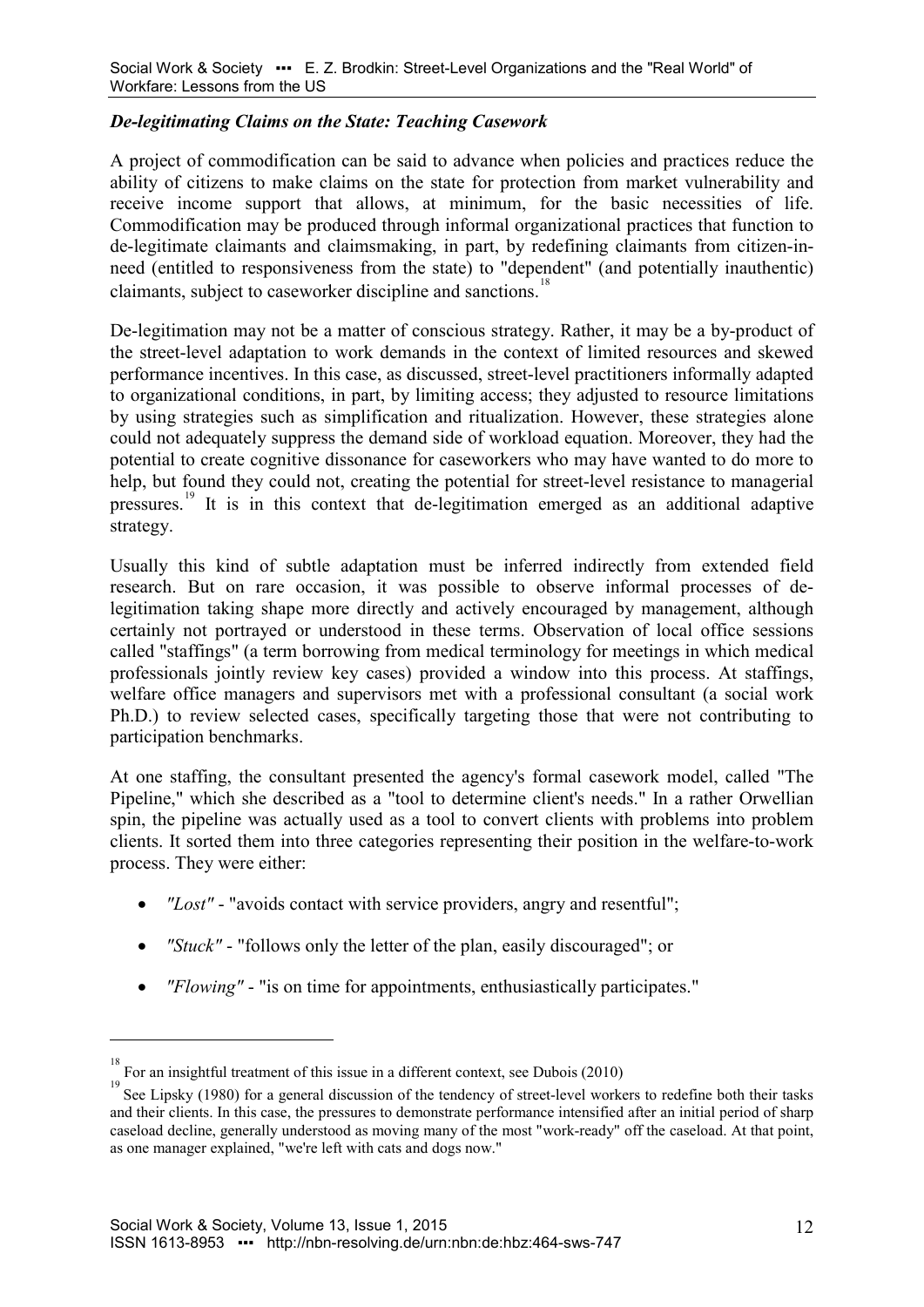In a rare formalization of client redefinition, the agency used the pipeline to explain why clients weren't working in terms of their own personal deficiencies in 'belief,' 'attitude,' or 'behavior,' not in terms of their skills, health, family issues, the availability of job opportunities, or the difficulties of managing work and family in the lower-wage labor market. Clients who were deemed at risk of imminent "failure" to make it through the process were informally referred to as "waste."

The view of clients as deviants to be brought into line was reinforced in staffings, where casework supervisors were called to account for clients who were not meeting work participation requirements. In virtually each case, supervisors who claimed their clients could not work, because they were homeless, mentally ill, or had some other serious problem, were pressed to reconsider these clients as suspect, at best, unwilling to comply, at worst. This included cases in which the formal record documented serious health or mental problems. When a supervisor attempted to argue that a client with a documented mental illness could not work, the staffing leader insisted: "If you can't do anything, that means you're in a vegetative state. There are no medical exemptions - only barriers."

Staffings were conducted in ways that instructed street-level supervisors and their caseworkers to redefine both the task and the client, a strategy that ordinarily occurs in less visible form. In effect, staffings defined the task of casework, not as one of assessing or responding to individual needs and circumstance, but as one of pushing clients through the "pipeline" and placing blame for failure largely on the clients themselves. At staffings, unit supervisors were called to account for cases that did not contribute to performance benchmarks. They were instructed to regard claims of individual need with suspicion and nonworking claimants with skepticism.<sup>[20](#page-12-0)</sup> At one session, the staffing leader passed around the file of a recipient who had received an exemption from work requirements because she was homeless (an exemption permitted by law). The leader challenged the group to look at the photo in the file. "Does she look homeless to you?" she demanded.

The sessions made clear that supervisors and their caseworkers could – and would – be called on the carpet for excusing individuals from work requirements, even if those excuses were arguably permitted – ostensibly required -- under good cause exemptions in the law. Supervisors brought this approach to their casework units, through means of instruction, surveillance, and pressure to justify any case that did not contribute to participation benchmarks. For caseworkers, the option to consider clients' problems and offer exemptions became that much harder.

These disturbing examples are striking given that welfare law permits, even requires, exemptions in these cases. But these features of law were less relevant to street-level practice than governance provisions measuring work participation and caseload benchmarks. Of course, the patterns of street-level practices described here might have been disrupted if there were substantial counter-pressure by citizen/claimants that altered the choice calculus for caseworkers. However, opportunities to assert an alternative conception of citizenship rights have traditionally been quite limited in welfare settings. Far more relevant to everyday practice were general terms of TANF governance that were largely indifferent to dimensions of performance related to responsiveness to claimant needs or attentiveness to service quality.

<span id="page-12-0"></span> $^{20}$  Hasenfeld refers to this as the moral construction of clients (Hasenfeld 2000:337).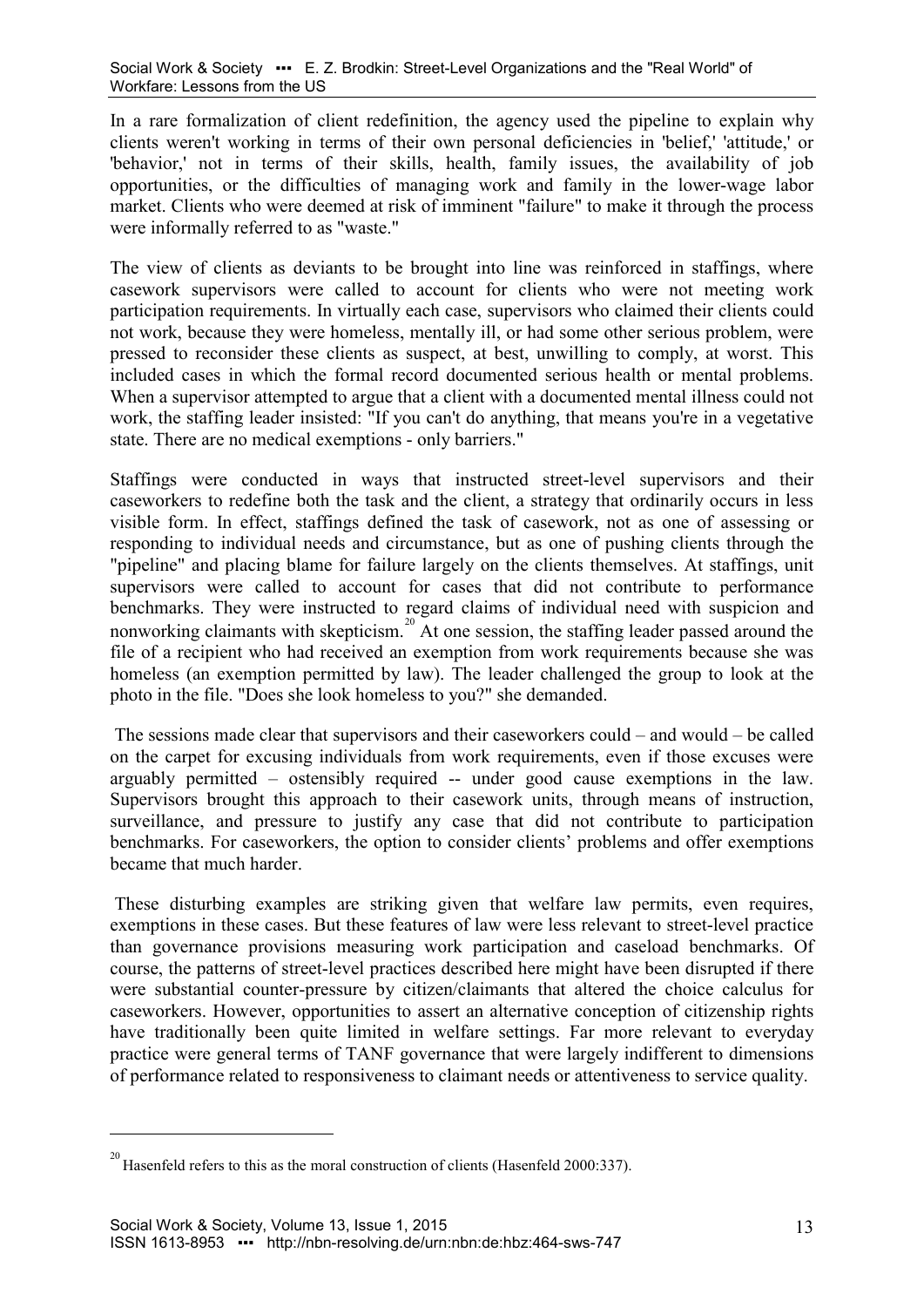## **Reconsidering the "Real World" of Workfare**

Welfare reform and its workfare provisions were highly contested as a matter of explicit legislative policymaking. Making the case for welfare reform, proponents argued that it offered a strategy for bringing disadvantaged citizens into the market economy and out of marginalized status, in effect, a policy of inclusion. Opponents argued that workfare provisions would "regulate the poor" [\(Piven & Cloward, 1971\)](#page-15-1) and either drive them into a labor market where they would face economic hardship and insecurity or simply drive them to destitution. From that perspective, welfare reform constituted an instrument of commodification. TANF's formal provisions could be marshaled in support of either view. They limited income benefits and imposed work requirements. But they also introduced new work supports and maintained assistance (if temporarily) for those judged to have special "barriers" that prevented employment.

This analysis brings an organizational perspective to this debate, directly examining the street-level practices through which the real world of workfare was constructed. The approach adopted here permits analysis to probe beneath categorical policy terms, managerial metrics, and even the ways in which street-level practitioners and beneficiaries perceive their experiences. This close examination of street-level practices in one big city agency and at one (extended) point-in-time may this limit generalization in certain respects. But it also reveals how common, structural features have shaped the practices of workfare and how street-level workfare practices developed at the intersection of formal policy provisions, organizational arrangements, and managerial instruments. One would expect different conditions to produce different practices. However, the common elements of workfare as a policy strategy and the extensive use of new managerial instruments as an administrative strategy are hardly unique to this case. $21$ 

These arrangements indirectly, but systematically, fostered practices that emphasized welfare reform's commodifying features and undermined its supportive ones.

This study's portrait of the real world of workfare is more consistent with a project of commodification than one of inclusion. It also reveals *how* the practices of commodification take shape in everyday organizational life. Formal policies set the stage; but informal practices seal the deal. This is especially problematic because informal practices are not readily visible or easy to discern. Nor are they captured in the limited language of administrative metrics.

From a rational choice perspective, it is logical for caseworkers to avoid administrative activities that are costly to them in time and effort (e.g. processing exemptions). It also is rational for caseworkers to avoid grappling with the complicated problems that beset some of those individuals facing sanctions. In some circumstances, it would require caseworkers to make fairly heroic efforts in order to take the more responsive course, making it all the more remarkable when they do. The arrangements described in this chapter largely provided the appearance of accountability while leaving welfare agencies virtually unaccountable for quality of service provision and for assuring needy families access to benefits the law provides. This unbalanced approach to welfare administration, while it did not directly assert a policy bias, indirectly skewed street-level practices, exacerbating workfare's already considerable commodifying tendencies.

<span id="page-13-0"></span> $^{21}$  For other cases, see studies in [\(E. Z. Brodkin, Marston, Gregory, eds., 2013\)](#page-14-10).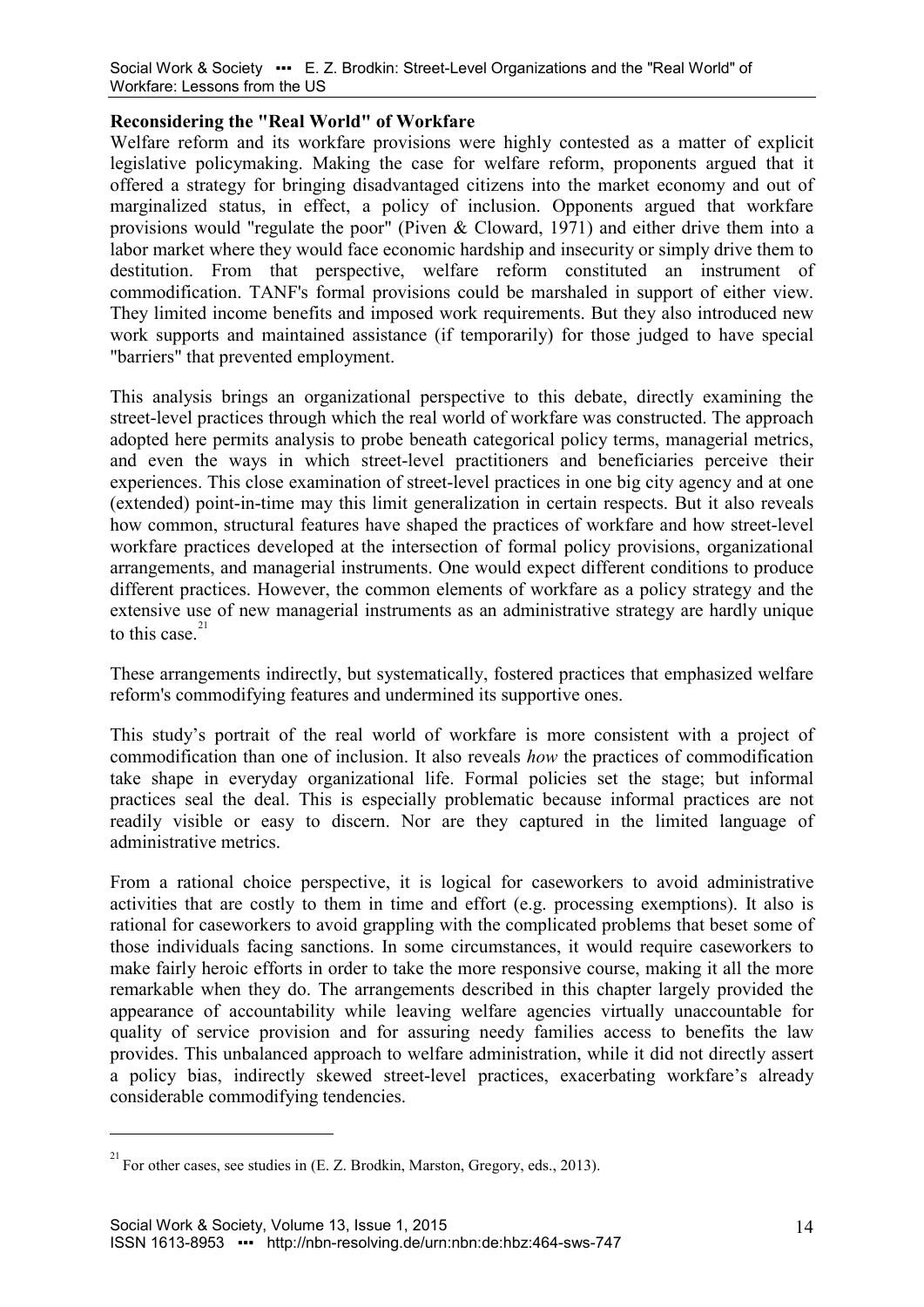This analysis underscores that the transformation of the welfare state, and political projects of inclusion and commodification, cannot be adequately understood by examining formal policies alone or outcomes that are only loosely linked to them, although both are clearly important. It is also necessary to examine the organizational practices of the welfare state - how street-level organizations construct policy in practice -- in order to more adequately expose, assess, and potentially reform the mechanisms that create the terms of inclusion and commodification on the ground.

#### **References**

<span id="page-14-5"></span>**Brodkin, E. Z.** (2003). Street-level Research: Policy at the Front Lines. In T. Corbett & M. C. Lennon (Eds.), *Policy into Action: Implementation Research and Welfare Reform*. Washington, DC: Urban Institute Press.

**Brodkin, E. Z.** (2013a). Commodification, Inclusion, or What: Workfare in Everyday Organizational Life. In E. Z. a. M. Brodkin, Gregory (Ed.), *Work and the Welfare State: Street-Level Organizations and Workfare Politics* (pp. 143-166). Washington, DC: Georgetown University Press.

**Brodkin, E. Z.** (2013b). Work and the Welfare State. In E. Z. a. M. Brodkin, Gregory (Ed.), *Work and the Welfare State: Street-Level Organizations and Workfare Politics* (pp. 3-16). Washington, DC: Georgetown University Press.

<span id="page-14-1"></span>**Brodkin, E. Z., & Majmundar, M.** (2010). Administrative Exclusion: Organizations and the Hidden Costs of Welfare Claiming. *Journal of Public Administration Research and Theory, 20*(4), 827-848.

<span id="page-14-10"></span>**Brodkin, E. Z., & Marston, G.** (Eds.) (2013). *Work and the Welfare State: Street-Level Organizations and Workfare Politics*. Washington DC: Georgetown University Press.

**Burawoy, M.** (1998). The extended case method. *Sociological Theory, 16*(1), 4-33.

<span id="page-14-6"></span>**Denzin, N. K.** (1989). *The Research Act: A Theoretical Introduction to Sociological Methods* (3rd ed.). Englewood Cliffs, NJ: Prentice Hall.

<span id="page-14-2"></span>Diller, M. (2000). The Revolution in Welfare Administration: Rules, Discretion, and Entrepreneurial Government. *New York University Law Review, 75*(5), 1121-1220.

<span id="page-14-9"></span>**DuBois, V.** (2010). *The Bureaucrat and the Poor: Encounters in French Welfare Offices*. Burlington, VT: Ashgate.

<span id="page-14-7"></span>**Edin, K., & Lein, L.** (1997). *Making Ends Meet: How Single Mothers Survive Welfare and Low-Wage Work*. NY: Sage Publications.

<span id="page-14-0"></span>**Esping-Andersen, G.** (1990). *The Three Worlds of Welfare Capitalism*. Princeton, NJ: Princeton University Press.

**Greenberg, D., & Cebulla, A.** (2008). The cost-effectiveness of welfare-to-work programs: A meta-anaylsis. *Public Budgeting & Finance, 10*(2), 112-145.

**Grogger, J., & Karoly, L. A.** (2005). *Welfare Reform: Effects of a Decade of Change*. Cambridge, MA: Harvard University Press.

<span id="page-14-3"></span>**Handler, J., & Hasenfeld, Y.** (1991). *The Moral Construction of Poverty: Welfare Reform in America*. Newbury Park, CA: Sage Publications.

<span id="page-14-4"></span>**Handler, J., & Hollingworth, E. J.** (1971). *The "Deserving Poor": A Study of Welfare Administration*. Chicago: Markham Publishing.

<span id="page-14-8"></span>**Hasenfeld, Y.** (2000). Organizational Forms as Moral Practices: The Case of Welfare Departments. *Social Service Review, 74*(3), 329-351.